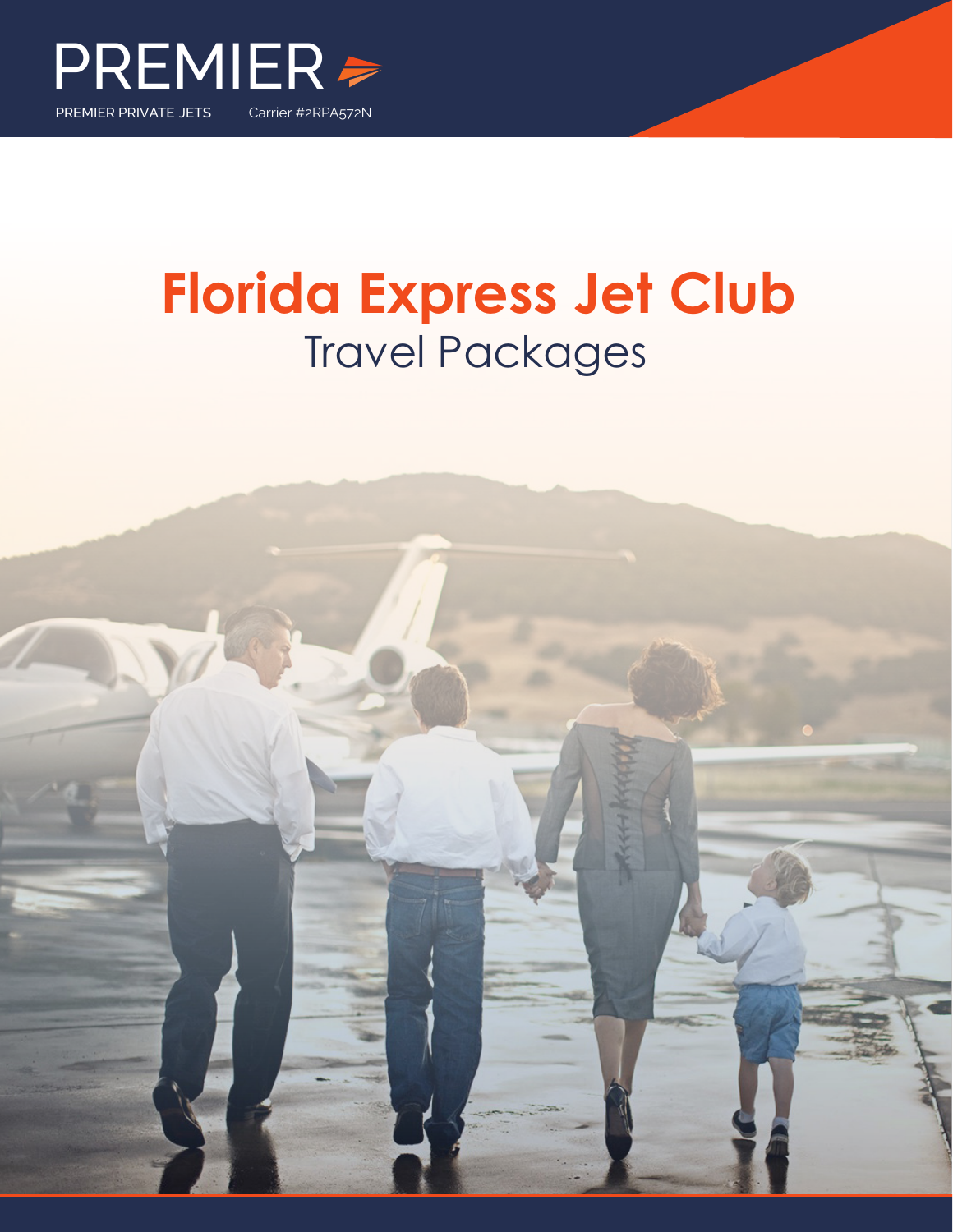



### **Florida Express Jet Club** Travel Packages

#### 4 FLIGHTS/YEAR

| <b>Aircraft</b> | <b>Seats</b> | Per Trip | Total    |
|-----------------|--------------|----------|----------|
| Light Jet       | 6            | \$19.995 | \$79,980 |
| Mid Jet         | 8            | \$24,500 | \$98,000 |

*7.5% FET is not included in package price and will be required for booking*

#### 8 FLIGHTS/YEAR

| <b>Aircraft</b> | <b>Seats</b> | Per Trip | Total              |
|-----------------|--------------|----------|--------------------|
| Light Jet       | 6            |          | \$18,500 \$148,000 |
| Mid Jet         | 8            | \$22,500 | \$180,000          |

*7.5% FET is not included in package price and will be required for booking*

#### 16 FLIGHTS/YEAR

| Aircraft  | <b>Seats</b> | Per Trip | Total                |
|-----------|--------------|----------|----------------------|
| Light Jet | 6            |          | $$16,995$ $$271,920$ |
| Mid Jet   | -8           |          | $$19,995$ $$319,000$ |

*7.5% FET is not included in package price and will be required for booking*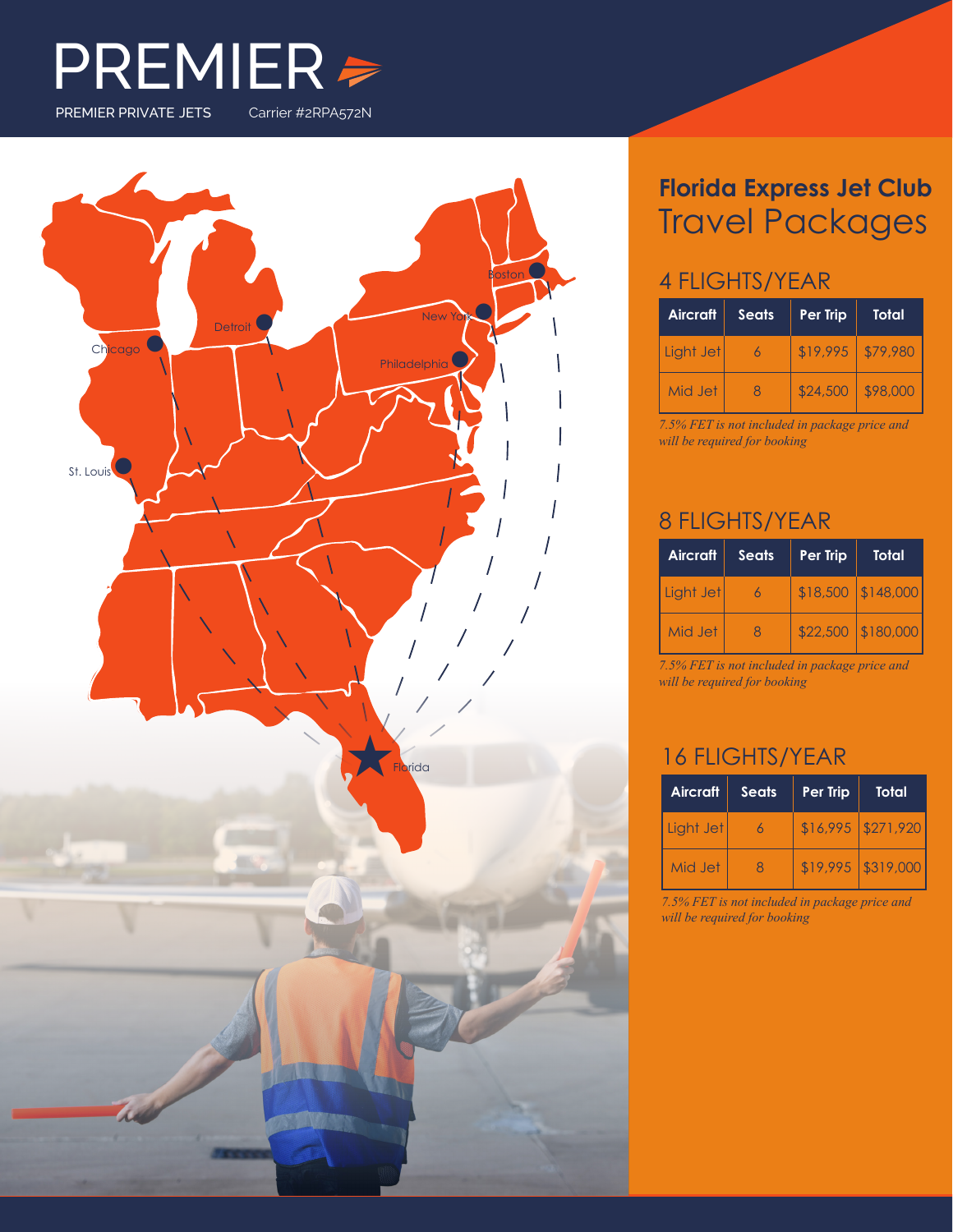# $PREMIER \geq$ PREMIER PRIVATE JETS Carrier #2RPA572N

### **Florida Express Jet Club** Travel Packages

- This agreement is valid for travel up to one year from the date of purchase.
- Membership is non-refundable and non-transferable.
- Membership must be paid in full at time of purchase.
- Account holder can designate up to two (2) authorized lead passengers per package.
- Pricing includes a 5% cash discount. If paying by credit card, the 5% discount is waived.
- Reservations must be made within seven (7) days prior to travel date.
- Changes to itinerary may be made up to seven (7) days prior to travel date or will be at risk of being forfeited.
- We allow up to 60 minutes for passengers to be late; otherwise, the flight may be forfeited.
- Travel is good for any direct flights to/from any Florida airport to anywhere on the zone map with locations east of the Mississippi River. Excludes Maine and Minnesota.
- All travel must be domestic.
- Additional flights can be purchased separately.
- All flights include standard snacks and beverages. Please notify our operations team if there are any food allergies.
- De-icing may be required during cold, winter months. In the event that this is required for your flight, this additional expense will not exceed \$5,000 per occurrence.
- Additional pets will incur a \$350 fee per trip segment.
- A valid government issued photo identification must be presented to the Flight Crew prior to departure on all flights for all passengers traveling.
- Inquire about luggage capacity for aircraft specific type. Please view the following website for prohibited items:
- tsa.gov/travel
- faa.gov/hazmat/packsafe

#### ADDITIONAL FEES

**PETS:** Pets incurs an additional fee. \$350 or 50% off if you buy the Frequent Pet Flyer package upfront.

**BONUS STOPS:** Invite friends or family to share the cost with our "Bonus Stop" feature. Pick someone up, or drop someone off, during your flight segment!

- •Total additional flight time may not exceed 1.5 block hours from original destination.
- •No more than one (1) hour on the ground will be allowed.
- •BONUS STOP FEES
	- Light Jet........................................ \$5,000
	- Mid-Size Jet ...............................\$6,000
- •If a fuel stop will be required, due to weather or maximum weight capacity, the following fees will be applied:

• Light Jet..............................\$750/stop

**HIGH DENSITY AIRPORTS:** If traveling to one of these airports, an additional fee will be assessed.

Atlanta, GA (ATL) Nashville, TN (BNA) Boston, MA (BOS) Detroit, MI (DTW) Asheville, NC(AVL) Miami, FL (MIA) Nantucket, MA (ACK) Atlantic City, NJ (ACY) Martha's Vineyard, Newark, NJ (EWR) New York, NY (JFK, LGA) Philadelphia, PA(PHL) Buffalo, NY (BUF) Chicago, IL (ORD, MDW) Raleigh, NC (RDU) MA (MVY) Baltimore, MD (BWI)

• HIGH DENSITY AIRPORT FEES

| ·Light Jet\$1,500/stop       |
|------------------------------|
| • Mid-Size Jet  \$2,500/stop |

**PEAK PERIOD DATES:** Pricing excludes travel during "peak" dates, which extend from 3 days before and after a holiday. We can honor requests, based on availability at the time of request, for an additional fee of \$5,000 per leg segment.

New Years Day Martin Luther King Day Presidents Day **Easter** Memorial Day

Independence Day Labor Day Columbus Day **Thanksgiving Christmas**